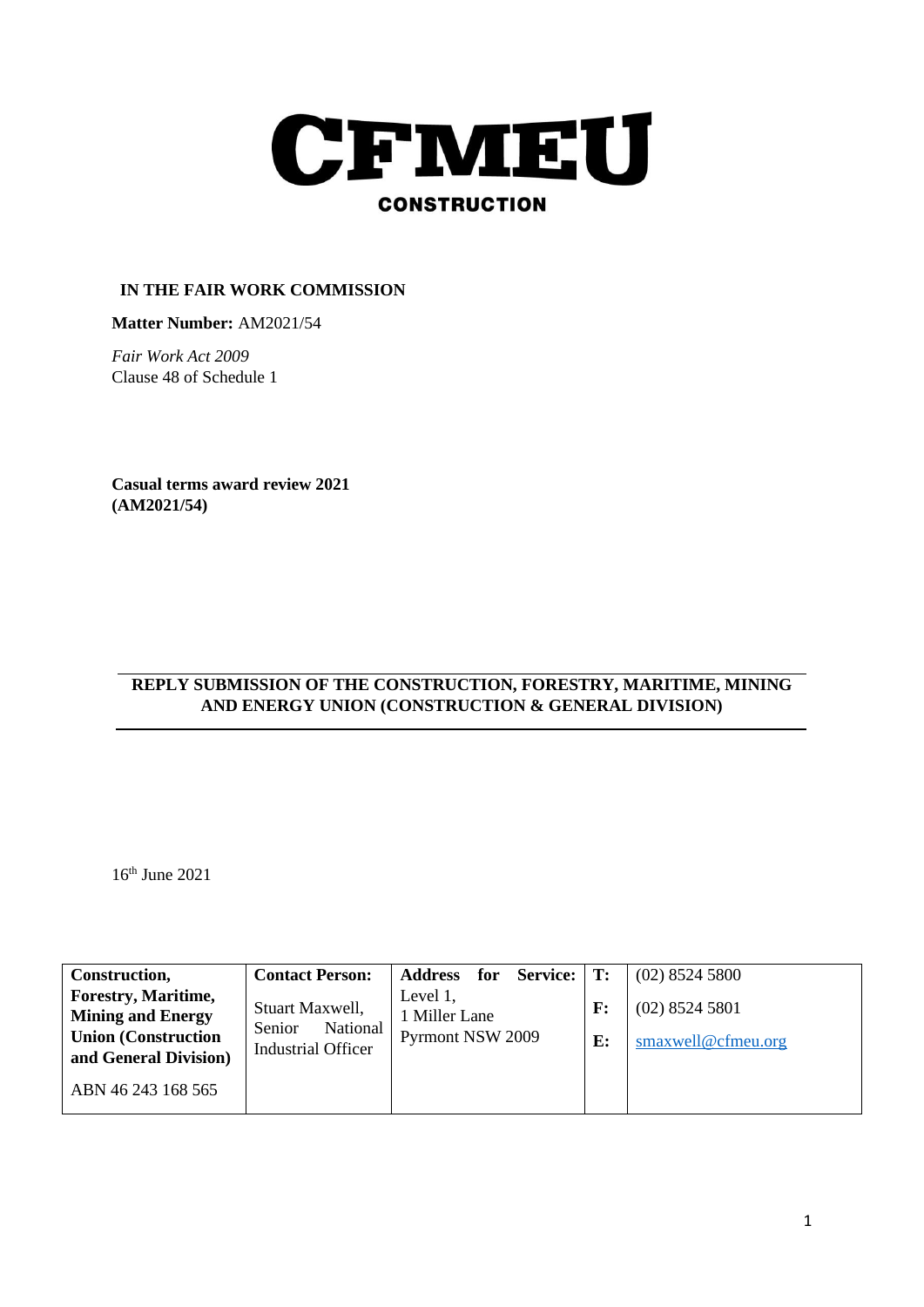#### **Introduction**

- 1. On 27th March 2021, the *Fair Work Amendment (Supporting Australia's Jobs and Economic Recovery) Act 2021* amended the *Fair Work Act 2009 (Cth)* (**the Act)** in relation to casual employment. New clause 48 of Schedule 1 to the Act requires the Commission to review certain casual terms in modern awards and vary the awards as required to resolve difficulties in their interaction with the Act as amended (**Casual terms review**).
- 2. On 9<sup>th</sup> April 2021 the President issued a Statement ([2021] FWC 1894) setting out a proposed approach to reviewing and varying modern awards based on their interaction with the new casual employee definition and casual conversion arrangements inserted in the Act. It was proposed that the Casual terms review be conducted in two stages with the first stage being a 5 member Full Bench considering the nature and scope of the Casual terms review, and reviewing relevant terms in a small initial group of modern awards that raise a range of possible interaction issues.
- 3. On 19th April 2021 the Full Bench established to conduct the first stage issued a Statement and Directions ([2021] FWCFB 2143), which included draft directions. The Commission also published a Discussion Paper<sup>1</sup> which provided some commentary on the Casual terms review, identified relevant award terms and raised questions for the parties to consider.
- 4. The Full Bench issued a Statement and Directions ([2021] FWCFB 2222) on 23rd April 2021 which required interested parties to file submissions by 4.00pm (AEST) on Monday, 24<sup>th</sup> May 2021 responding to the questions in the Discussion Paper published by the Commission and any other matter the party wished to raise, and for all interested parties to file any reply submissions by 4.00pm (AEST) on Wednesday, 16 June 2021. The Directions further stated that reply submissions should also address any provisional views published by the Commission.
- 5. The Construction, Forestry, Maritime, Mining and Energy Union (Construction and General Division) (**CFMMEU C&G**) has an interest in the *Manufacturing and Associated Industries and Occupations Award 2020* (**Manufacturing Award**), which is one of the awards included in the first stage, and other awards that will be considered in the second stage of the Casual terms review. The CFMMEU C&G submits this reply submission in accordance with the 23<sup>rd</sup> April 2021 directions.

<sup>1</sup> [https://www.fwc.gov.au/documents/sites/casual-terms-review/background/am2021-54-discussion](https://www.fwc.gov.au/documents/sites/casual-terms-review/background/am2021-54-discussion-paper-2021-04-19.pdf)[paper-2021-04-19.pdf](https://www.fwc.gov.au/documents/sites/casual-terms-review/background/am2021-54-discussion-paper-2021-04-19.pdf)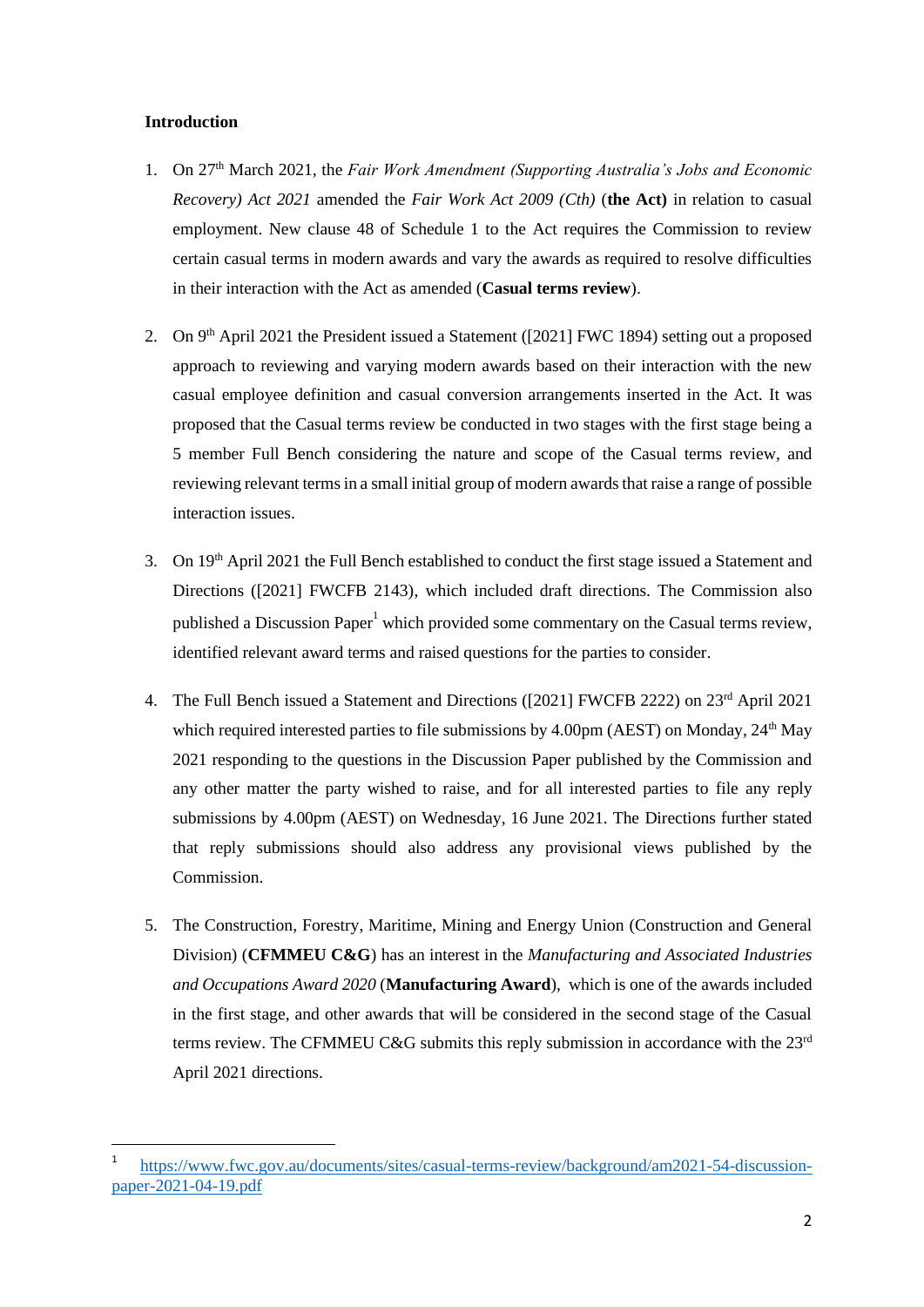### **Support for the Union Submissions**

6. The CFMMEU C&G supports the general submission filed by the ACTU and the submissions of the AMWU in regard to the Manufacturing Award.

### **Reply to Employer Organisation Submissions**

7. A number of employer organisations have made submissions to the Casual term review which contain responses to the questions in the Discussion Paper that the CFMMEU C&G disagrees with. These employer responses and the CFMMEU C&G reply are set out below. For ease of reference the issues are grouped by the relevant questions from the Discussion Paper.

# Definition of Casual Employee/Casual Employment (Questions 3-9)

8. In response to Q.3 the AIG<sup>2</sup> submit that the *Building and Construction General On-Site Award 2020* and the *Mobile Crane Hiring Award 2020* are also relevant to the 'other' category, on the basis that the awards define a casual employee as an employee who is engaged and paid in accordance with the various requirements of the relevant award clause.<sup>3</sup> Whilst this is technically correct, placing these two awards in an additional category does not assist the Commission in determining the matters before it. If the awards fall under the "Engaged as casual" category then that is sufficient in determining the issue of inconsistency with the definition in s.15A of the Act.

# Permitted Types of Employment, Residual Types of Employment and Requirements to Inform Employees (Questions 10-12)

9. The Australian Business Lawyers and Advisors submission<sup>4</sup>, filed on behalf of the Australian Business Industrial and the NSW Business Chamber Ltd (**ABI**), suggests in response to Q.10 that requirements to provide casuals on engagement with an indication of the hours of work (such as that contained in clause 11.4 of the Manufacturing Award) give rise to a relevant inconsistency, difficulty and uncertainty. It suggests that this requirement has the potential to be misunderstood as an advance commitment to continuing and indefinite work according to an agreed pattern of work and should be removed.

<sup>2</sup> <https://www.fwc.gov.au/sites/casual-terms-review/submissions/am202154-sub-aig-240521.pdf>

 $3$  Ibid., at paragraphs 76-77

<sup>&</sup>lt;sup>4</sup> <https://www.fwc.gov.au/sites/casual-terms-review/submissions/am202154-sub-abinswbc-240521.pdf>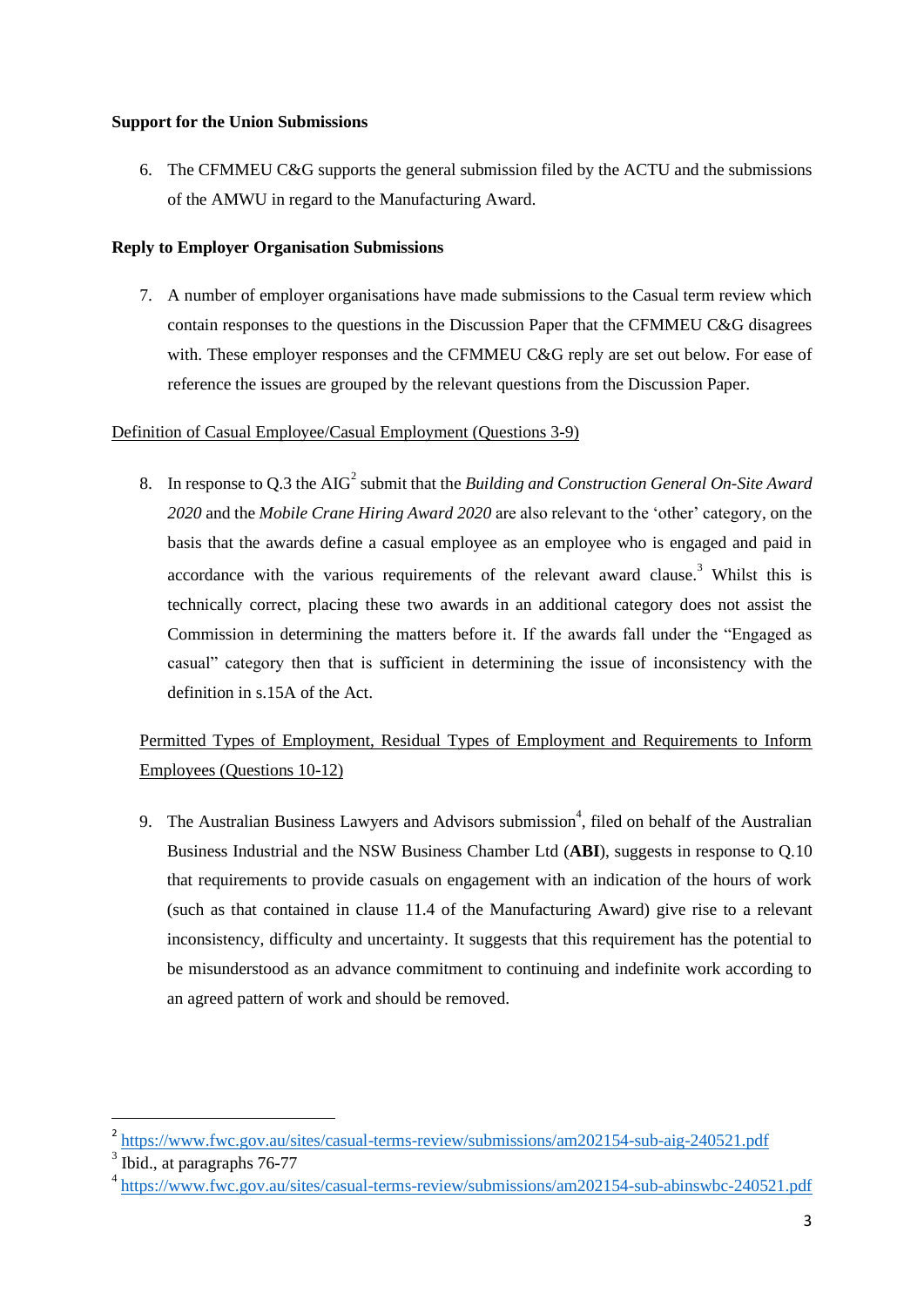- 10. The  $ACCI<sup>5</sup>$  make a similar submission that such clauses are not consistent with the statutory definition of casual employee insofar as they require an employer to provide details around the 'likely number of hours' an employee will be required to perform work, in conflict with s.15A( $1$ )(a). The ACCI say this is likely to result in uncertainty and difficulty for employers and casuals employed under relevant awards unless employers take steps to also make clear to the employees that the hours provided to them are not definitive and they are free to refuse shifts. 6
- 11. The AIG submit that the answer to Q.10 depends in part, upon whether the casual definition in awards is amended so as to adopt the s.15A definition. The AIG however goes on to submit that clause 11.4(a) of the Manufacturing Award should be deleted.<sup>7</sup> The AIG also content that clause 11.4(d) of the Manufacturing Award is not consistent with the new statutory definition and should be deleted.<sup>8</sup>
- 12. The CFMMEU C&G disagrees with the ABI, ACCI and AIG submissions. In regard to advising an employee in writing that they are to be employed as a casual, the CFMMEU C&G supports the view expressed in paragraph 66 of the Discussion Paper that these terms "do not appear to raise any issues of inconsistency, or uncertainty or difficulty", and submits that there will clearly be no inconsistency if the awards either repeat or make reference to the meaning of a casual employee in s.15A of the Act.
- 13. As to the requirement to inform a casual employee of their hours of work, it is clear from the plain language of the award clause that the employer is only required to indicate the likely hours to be worked. The word likely is well understood as meaning "*such as well might happen or be true; probable*" or "*apparently suitable; promising*" 9 , it is obviously not a firm commitment and therefore not inconsistent with the definition of a casual in s.15A of the Act. Indeed s. 15A(3) of the Act makes this abundantly clear:

*(3) To avoid doubt, a regular pattern of hours does not of itself indicate a firm advance commitment to continuing and indefinite work according to an agreed pattern of work.*

<sup>5</sup> <https://www.fwc.gov.au/sites/casual-terms-review/submissions/am202154-sub-acci-240521.pdf>

<sup>6</sup> Ibid., paragraphs 70-72

<sup>&</sup>lt;sup>7</sup> AIG at paragraphs 120-127

<sup>8</sup> AIG at paragraphs 130-135

<sup>&</sup>lt;sup>9</sup> https://www.lexico.com/definition/likely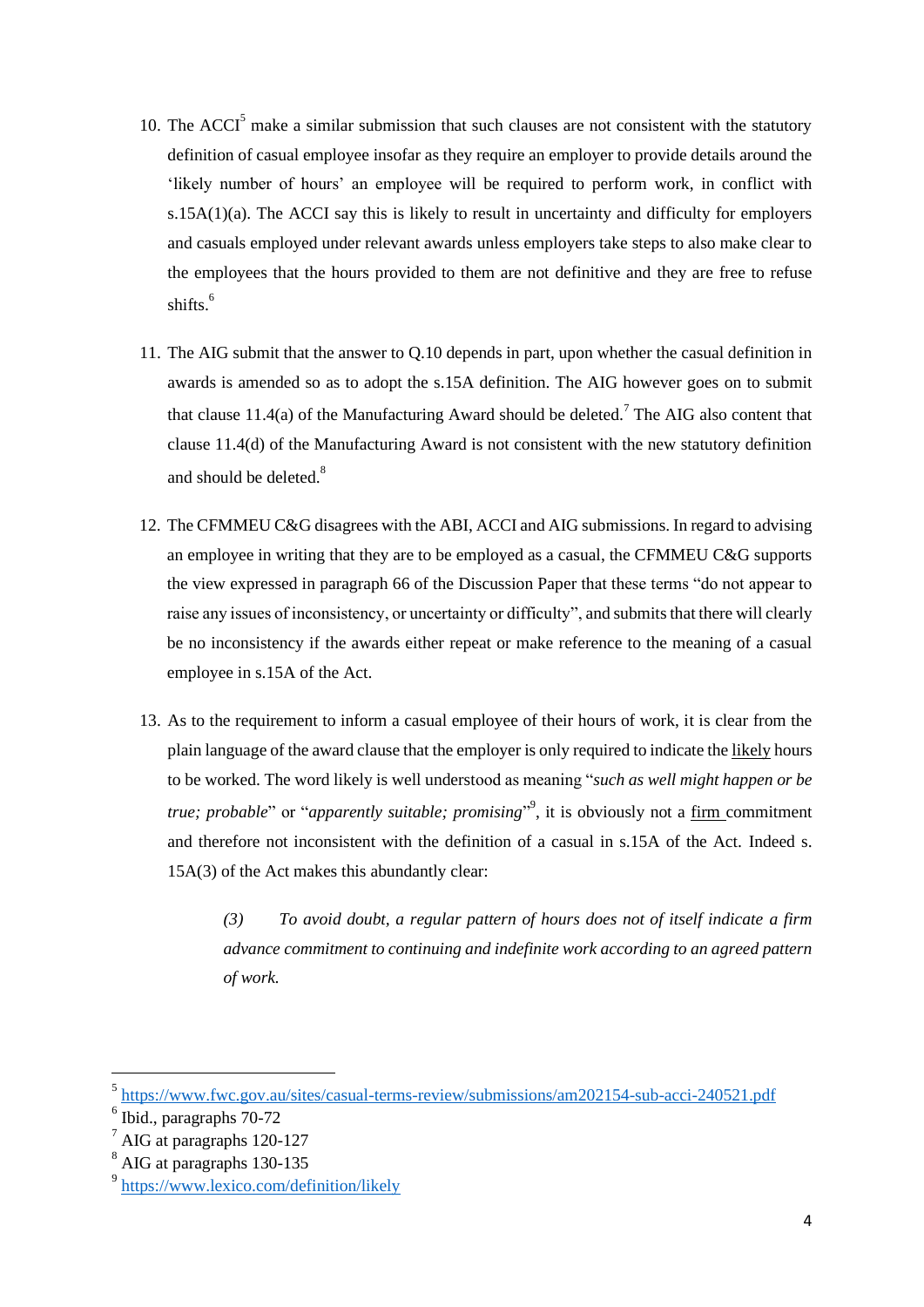Further support is found in the Explanatory Memorandum which explains in paragraph 18:

- *18. New subsection 15A(3) provides, for avoidance of doubt, that a regular pattern of hours does not, of itself, indicate the requisite firm advance commitment. A casual can be expected to work a regular pattern of hours and still meet the statutory definition when taking all the circumstances of their offer and acceptance into account.*
- 14. In response to Q.11 the ACCI submits that the Commission should seek to clarify that the fulltime and part-time definitions contained in awards are not captured by the definition of casual employment in s.15A of the Act. AIG submit that that the three awards do not expressly distinguish part-time employment and full-time employment from casual employment on the basis that part-time employment is ongoing employment (or 'continuing and indefinite work' within the meaning of s.15A of the Act). AIG contends that such a situation could be reasonably argued to give rise to an uncertainty or a difficulty in the sense contemplated by cl.48(2), and proposes that this could be rectified by the Commission varying award definitions of full-time and part-time employees to insert new clauses to the following effect:

X.X A full-time employee is not a casual employee as defined in s.15A of the Act. X.X A part-time employee is not a casual employee as defined in s.15A of the Act.<sup>10</sup>

15. The CFMMEU C&G disagrees with the ACCI and AIG submissions that any uncertainty can arise and submits that in regard to the Manufacturing Award no variation is necessary. Clause 8 of the Manufacturing Award already provides as follows:

#### **8. Types of employment**

8.1 Employees under this award will be employed in one of the following categories:

- (a) full-time;
- (b) part-time; or
- (c) casual.

If the awards are varied to include or refer to the definition of a casual in s.15A of the Act then, under the Manufacturing Award, as employees can only be employed in one of the categories a full-time or part-time employee cannot be a casual employee and a casual employee cannot be a full-time or part-time employee.

 $10$  AIG, at paragraphs 136-138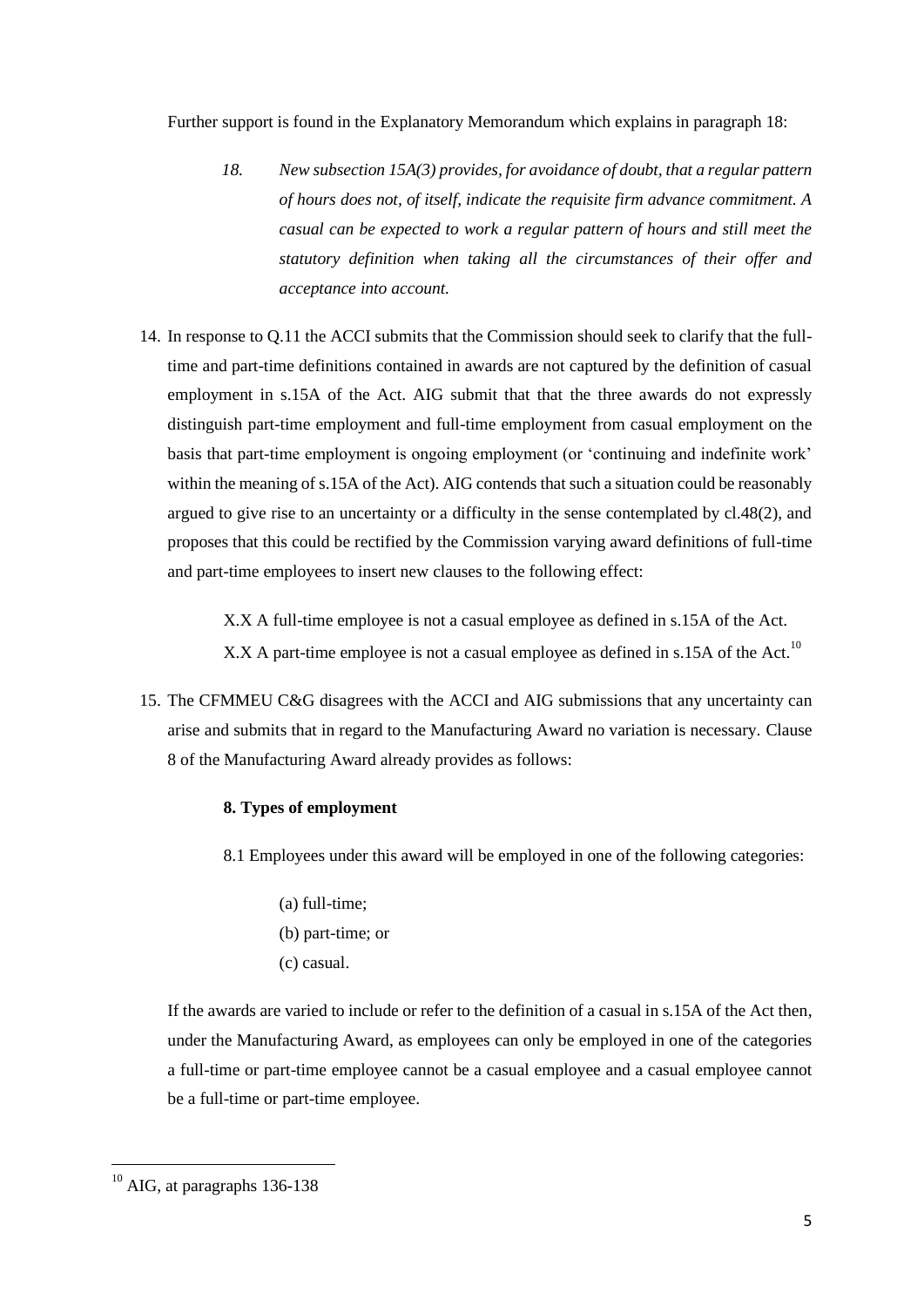#### Manufacturing Casual Conversion Clause (Questions 25-27)

16. The primary argument of the AIG is that the existing casual conversion clause in the Manufacturing award excludes the NES, is of no effect and should be removed. The AIG say that:

> *"200. The casual conversion clause contained in the Manufacturing Award is more beneficial than the NES to the extent that a casual employee might be eligible to request conversion once they have been employed for a period of 6 months. By contrast, an employee will not be eligible to be offered conversion or to request conversion under the NES until the employee has been employed for at least 12 months.*

> *201. As a result, the casual conversion provision contained in the Manufacturing Award practically excludes the NES. That is, the casual conversion clause could result in casual employees who have been employed for 6 or more months, but less than 12 months, to utilise the award term. Where a casual employee is able to successfully convert to permanent employment pursuant to such a request, the practical operation of the NES will be excluded.*

*Put another way:* 

*(a) Those employees will not receive a benefit provided by the NES; that being:* 

> *(i) The benefit of an employer being required to proactively consider whether the employee is entitled to conversion;*

> *(ii) The benefit of being offered conversion if the employee is entitled to convert and in the absence of reasonable grounds for such an offer not being made; and*

> *(iii) The benefit of written reasons explaining why an employer has not made such an offer, where this is the case.*

*(b) The operation of the award term will negate the effect of the casual conversion provisions in the NES. This is the NES casual conversion provisions would have no application to the class of casual employees described at paragraph (a). The operation of the award term will, accordingly, negate the effect of the casual conversion provision in the NES in respect of those employees."*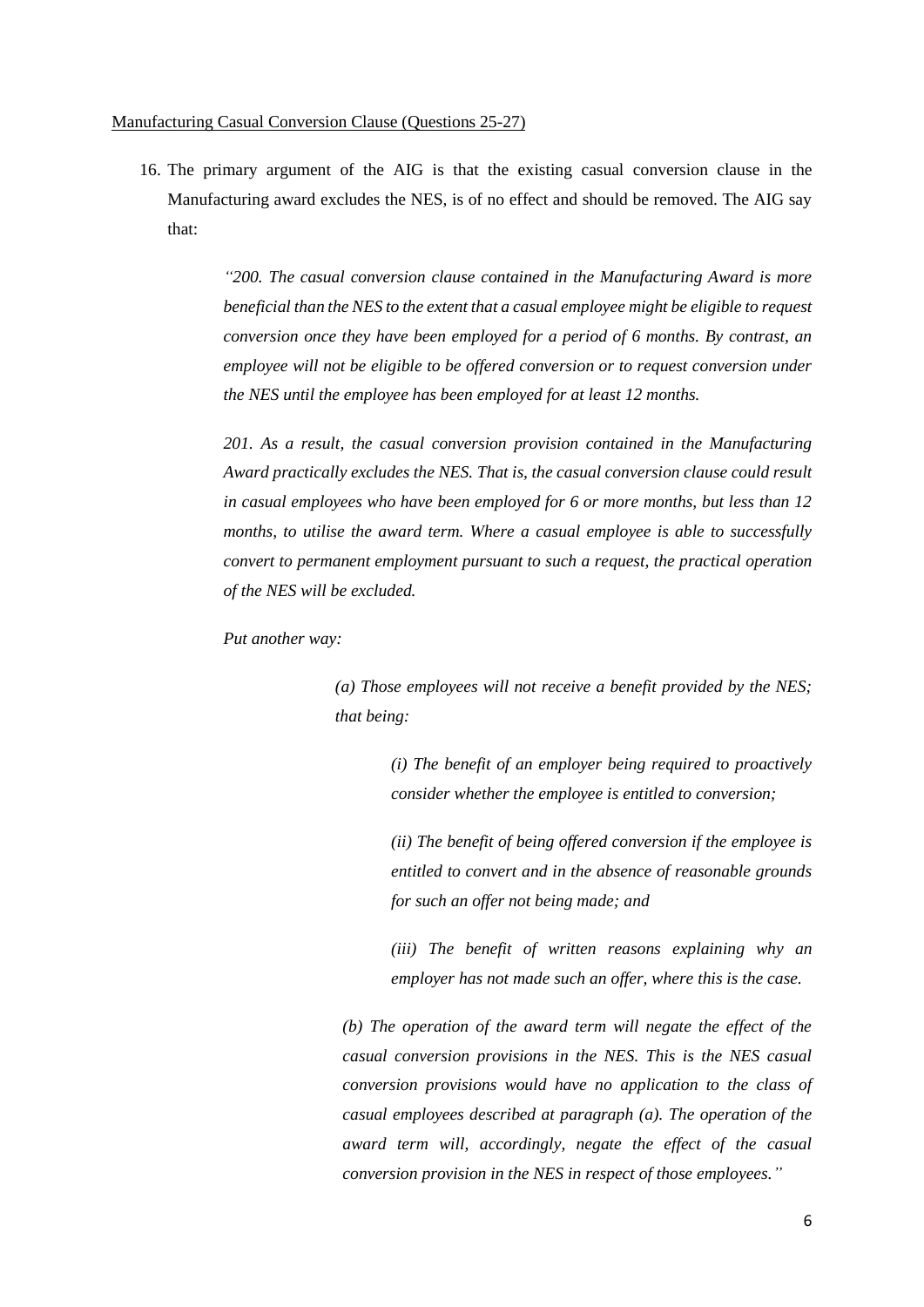- 17. The argument of the AIG is surprising in its absurdity. First of all they accept that the casual conversion clause in the Manufacturing Award is more beneficial than the NES, but then say that the award clause practically excludes the NES because the NES would never apply and should therefore be removed.
- 18. The AIG mischievously refer to paragraph [155] from the *Family Friendly Working Arrangements Decision* ([2018] FWCFB 1692) as somehow supporting their argument. All paragraph [155] does is reflect what the AIG submitted, and notes that such an argument can be raised against any entitlement under an award or agreement that is more beneficial to employees than a minimum standard under the NES. It does not provide a concluded view. This is not surprising given the earlier consideration by that Full Bench of s.55 of the Act including the following paragraphs:

*[135] The task of statutory construction must begin and end with the statutory text. The statutory text must be considered in its context, which includes the legislative history and extrinsic materials, but legislative history and extrinsic materials cannot displace the meaning of the statutory text. The text of s.55 is to be construed so that it is consistent with the language and purpose of the Act as a whole. The ability to construe s.55 in a manner that departs from the natural and ordinary meaning of its terms in the context in which they appear, is limited to construing the provision according to the meaning which, despite its terms, it was plain the Parliament intended it to have.*

*[136] The EM states the purpose of s.55:*

*'206. Clause 55 sets out the relationship between the NES on the one hand and modern awards and enterprise agreements on the other.'* 

*[137] The nature of the NES is central to the context in which s.55 is to be read. Section 61 introduces the NES. Subsection 61(1) provides:*

*'61 The National Employment Standards are minimum standards applying to employment of employees*

> *(1) This Part sets minimum standards that apply to the employment of employees which cannot be displaced, even if an enterprise agreement includes terms of the kind referred to in subsection 55(5).*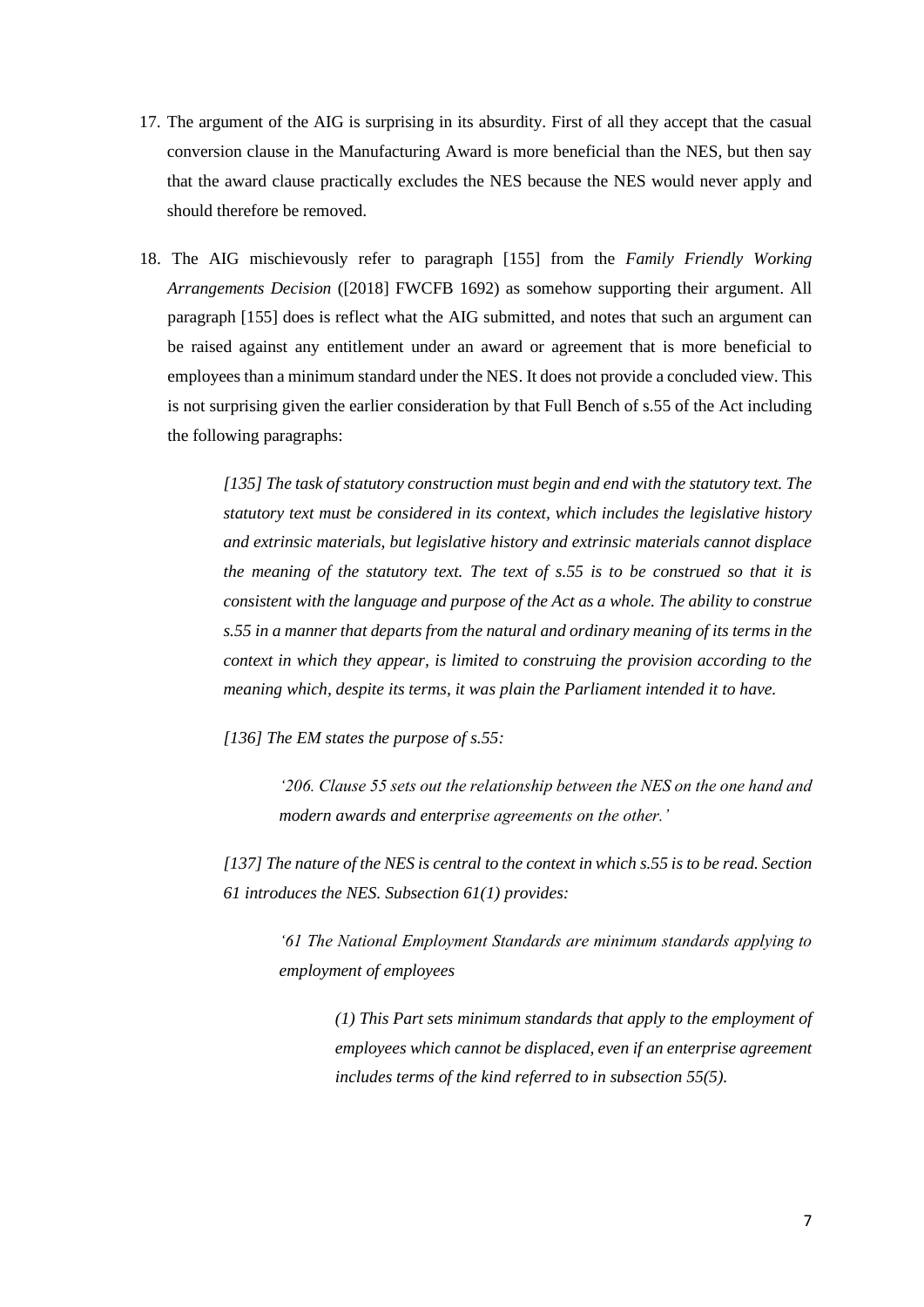*Note: Subsection 55(5) allows enterprise agreements to include terms that have the same (or substantially the same) effect as provisions of the National Employment Standards.'*

*[138] Importantly, the 'minimum standards' in the NES comprise minimum employment entitlements of employees. Any obligations of an employee or 'rights' of an employer under the terms of the NES constitute qualifications to the employee receiving a benefit, not substantive employer benefits or rights. Accordingly, the NES only binds employers:*

*'44 Contravening the National Employment Standards*

*(1) An employer must not contravene a provision of the National Employment Standards.*

*Note: This subsection is a civil remedy provision (see Part 4-1).'*

*[139] In contrast, modern awards and enterprise agreements bind employers, employees and other persons to whom they apply (ss.45 and 50).*

*…………*

*[143] Section 55(6) explains how the NES interact with award and agreement terms that 'subsume' an NES entitlement:*

*'Effect of terms that give an employee the same entitlement as under the National Employment Standards*

*(6) To avoid doubt, if a modern award includes terms permitted by subsection (4), or an enterprise agreement includes terms permitted by subsection (4) or (5), then, to the extent that the terms give an employee an entitlement (the award or agreement entitlement) that is the same as an entitlement (the NES entitlement) of the employee under the National Employment Standards:*

*(a) those terms operate in parallel with the employee's NES entitlement, but not so as to give the employee a double benefit; and*

*(b) the provisions of the National Employment Standards relating to the NES entitlement apply, as a minimum standard, to the award or agreement entitlement.*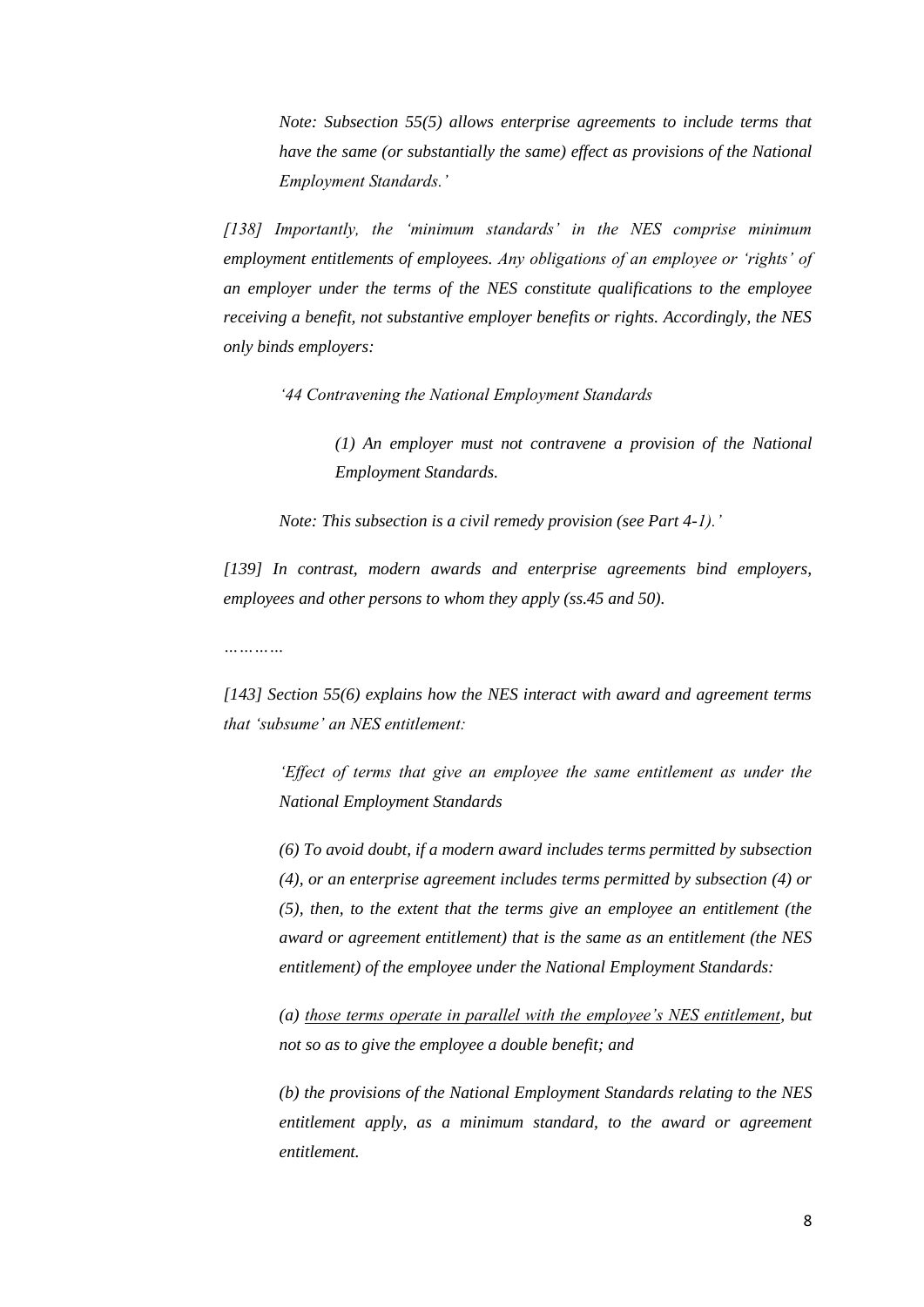*Note: For example, if the award or agreement entitlement is to 6 weeks of paid annual leave per year, the provisions of the National Employment Standards relating to the accrual and taking of paid annual leave will apply, as a minimum standard, to 4 weeks of that leave.'*

#### *[Emphasis added]*

*[144] Two aspects of s.55(6) may be noted. First, s.55(6) makes clear that the NES and the relevant award or agreement terms operate in parallel, but not so as to provide employees with a double benefit. The Supplementary EM explains this as follows:*

*'25. … [Agreement terms as provided for in ss.55(4) and (5)] operate in parallel with the NES entitlement, and do not confer a double entitlement. The same applies to terms of modern awards that are ancillary or supplementary to a NES entitlement. This means that a NES entitlement can be sourced both in the NES and in an enterprise agreement or modern award and can be enforced as an entitlement under either. Also, the mechanisms contained in the agreement are available to resolve any dispute about the entitlement.*

*26. This means, for example, that an enterprise agreement could include provisions about requests for flexible work arrangements (as provided for by Division 4 of the NES), and disputes about whether or not an employer had reasonable business grounds for refusing an application could be dealt with by FWA (or an alternative dispute resolution provider) under the dispute procedure in the agreement, even though dispute resolution about this issue is generally not available (see clauses 739 and 740 of the Bill).'*

*[145] Second, s.55(6) does not provide that the terms of the NES relating to the NES*  entitlement apply to the corresponding award or agreement entitlement; rather, it *provides that the terms of the NES relating to the NES entitlement apply to the corresponding award or agreement entitlement as a minimum standard. As observed earlier, the NES 'minimum standards' comprise minimum entitlements of employees, not minimum entitlements of employers and employees.*

*[146] Section 55(1) provides:*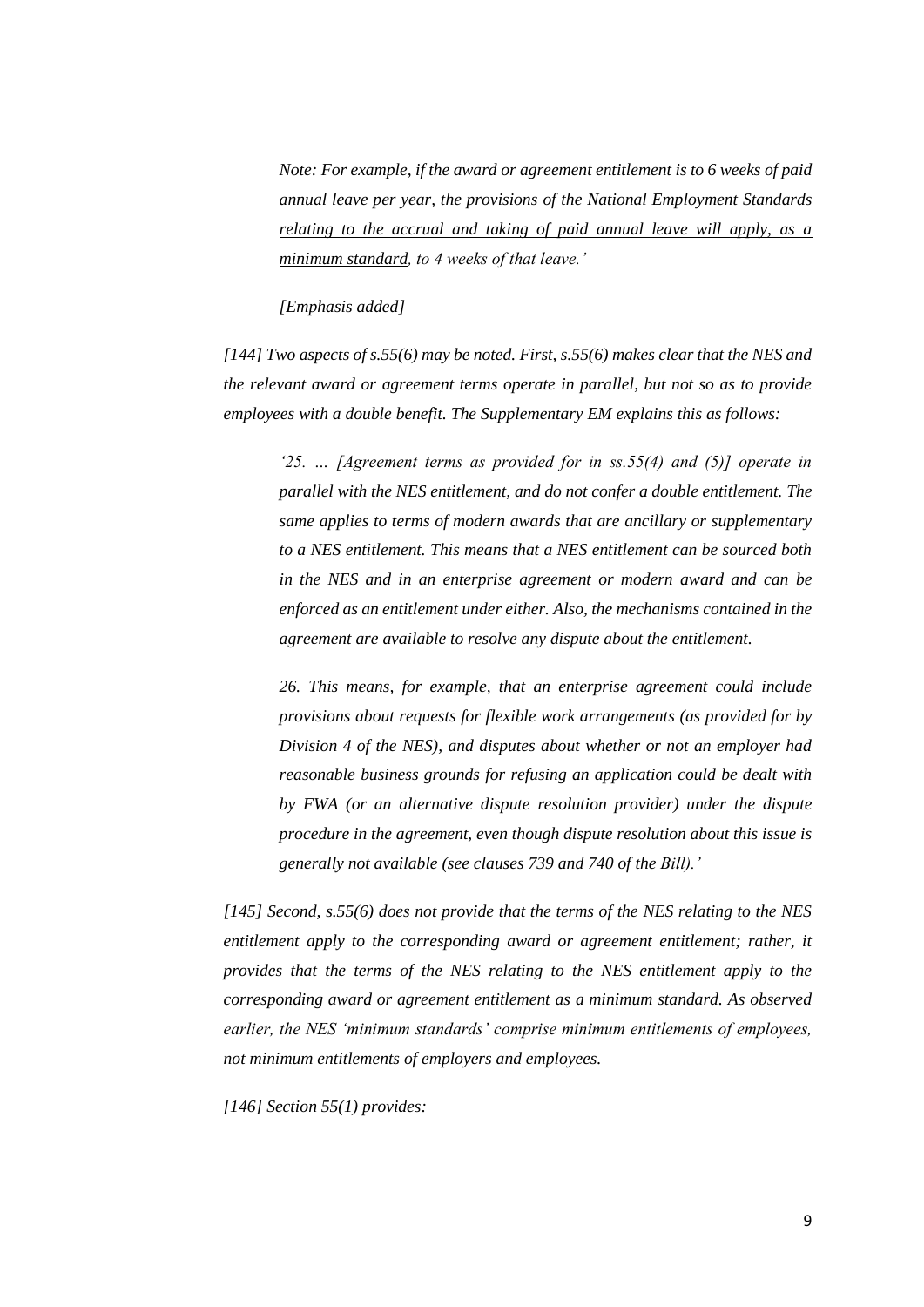*'National Employment Standards must not be excluded*

*(1) A modern award or enterprise agreement must not exclude the National Employment Standards or any provision of the National Employment Standards.' [Emphasis added]*

*[147] The EM states in relation to s.55(1):*

*'208. The intent of the NES is that it provides enforceable minimum entitlements for all eligible employees. This is reflected in subclause 55(1), which provides that a modern award or enterprise agreement may not exclude the NES, or any part of it.*

*209. This prohibition extends both to statements that purport to exclude the operation of the NES or a part of it, and to provisions that purport to provide lesser entitlements than those provided by the NES. For example, a clause in an enterprise agreement that purported to provide three weeks' annual leave would be contrary to subclause 55(1). Such a clause would be inoperative (clause 56).'* 

*[Emphasis added]*

*[152] Section 55(7) provides that ancillary, incidental and supplementary terms permitted by s.55(4) (and terms permitted by s.55(5)), do not contravene the prohibition in s.55(1) of terms that exclude the NES or any provision of the NES:*

*'Terms permitted by subsection (4) or (5) do not contravene subsection (1)*

*(7) To the extent that a term of a modern award or enterprise agreement is permitted by subsection (4) or (5), the term does not contravene subsection (1).'*

*[153] As noted earlier, in a preliminary jurisdictional decision in this matter, the Full Bench of the Commission declined to strike out elements of the then ACTU claim, finding that:*

*'we consider that it is reasonably arguable that the effect of s.55(7) is that a modern award term which, under s.55(4) is supplementary to a NES provision and does not result in any detriment to an employee when compared to the NES as a whole, does not contravene s.55(1) even if it excludes some other provision*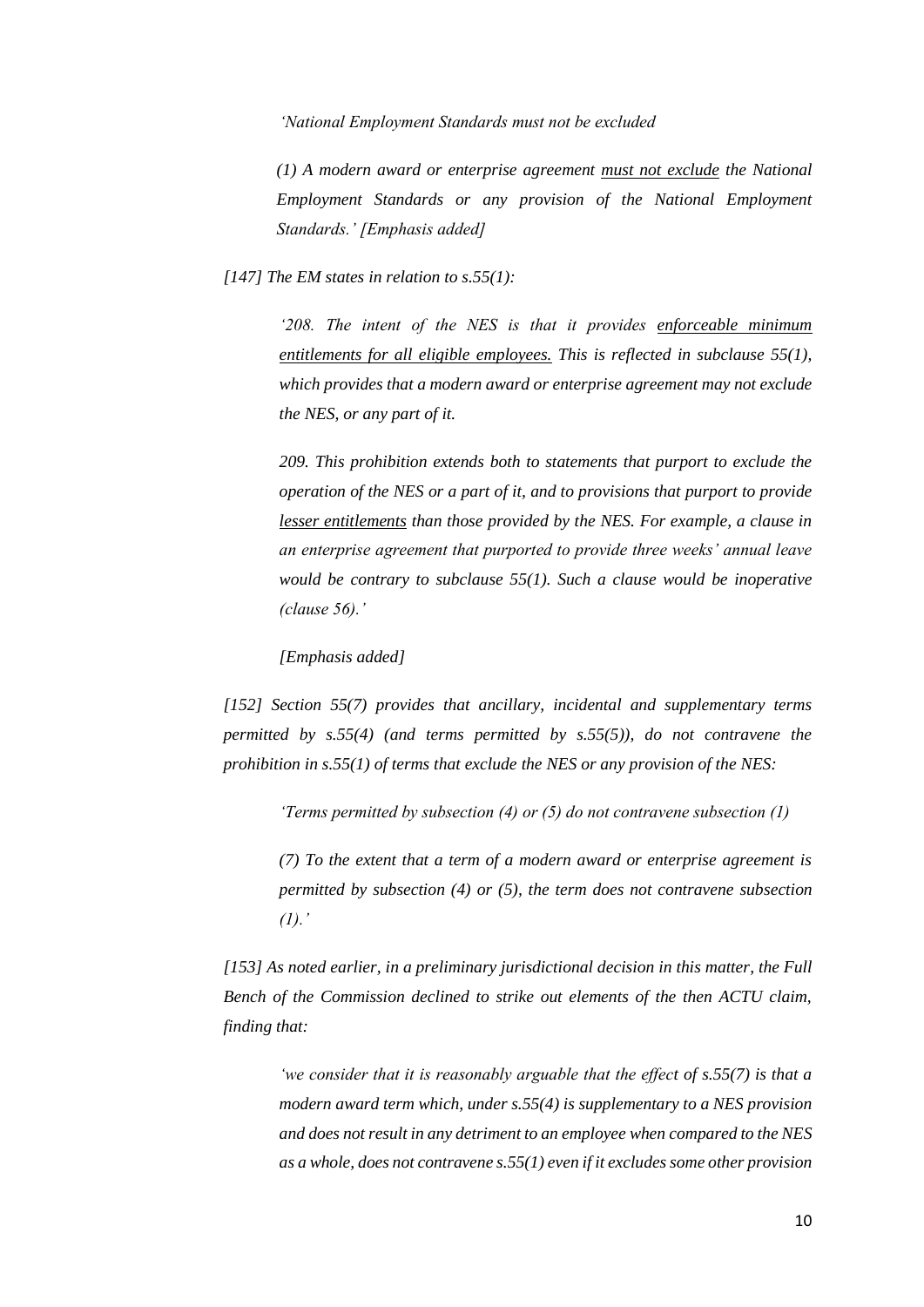*of the NES. If so, clause X.1 would be a permissible modern award term even if it excludes s.65(5).'*

*[154] The EM describes s.55(4) as follows:*

*'214. This provision allows modern awards and enterprise agreements to deal with machinery issues (such as when payment for leave must be made). It also allows awards to provide more beneficial entitlements than the minimum standards provided by the NES. For example, an award or agreement could provide for more beneficial payment arrangements for periods of leave, or provide redundancy entitlements to employees of small business employers. Similarly, an agreement could provide a right to flexible working arrangements. The term about a dispute settlement procedure would also apply to that right.'"*

(footnotes omitted)

- 19. It is not in dispute that the casual conversion clause in the Manufacturing Award is more beneficial to employees than the NES, particularly as it is one based on a right to elect to convert (not a right to request), its earlier application and wider coverage including employees of small business employers. This more beneficial arrangement is permitted to be included in modern awards pursuant to s.55(4) and should therefore remain. If there are any provisions in the award clause that provide the same terms as the NES then these terms can operate in parallel and if there are any terms that are less than the NES then the NES standard applies.
- 20. The secondary argument of the AIG is that clause 11.5 of the Manufacturing Award is not necessary to ensure that the award achieves the modern award objective and that the clause should be removed by the Commission exercising its powers under s.157 of the Act.<sup>11</sup>
- 21. The CFMMEU C&G rejects this argument, firstly on the basis that the Commission is not required under the Casual terms review to vary awards to ensure that they meet the modern awards objective, and secondly, and more importantly, because a recent Full Bench decision has determined that the Manufacturing Award as now varied, including the existing casual conversion clause, is necessary to meet the moderns award objective. In the 4 yearly review of modern awards decision on the Finalisation of Exposure Drafts and variation determinations – Tranche 2 ([2019] FWCFB 8569), published on 24th December 2019, the Full Bench stated,

 $11$  AIG at paragraphs 216 to 224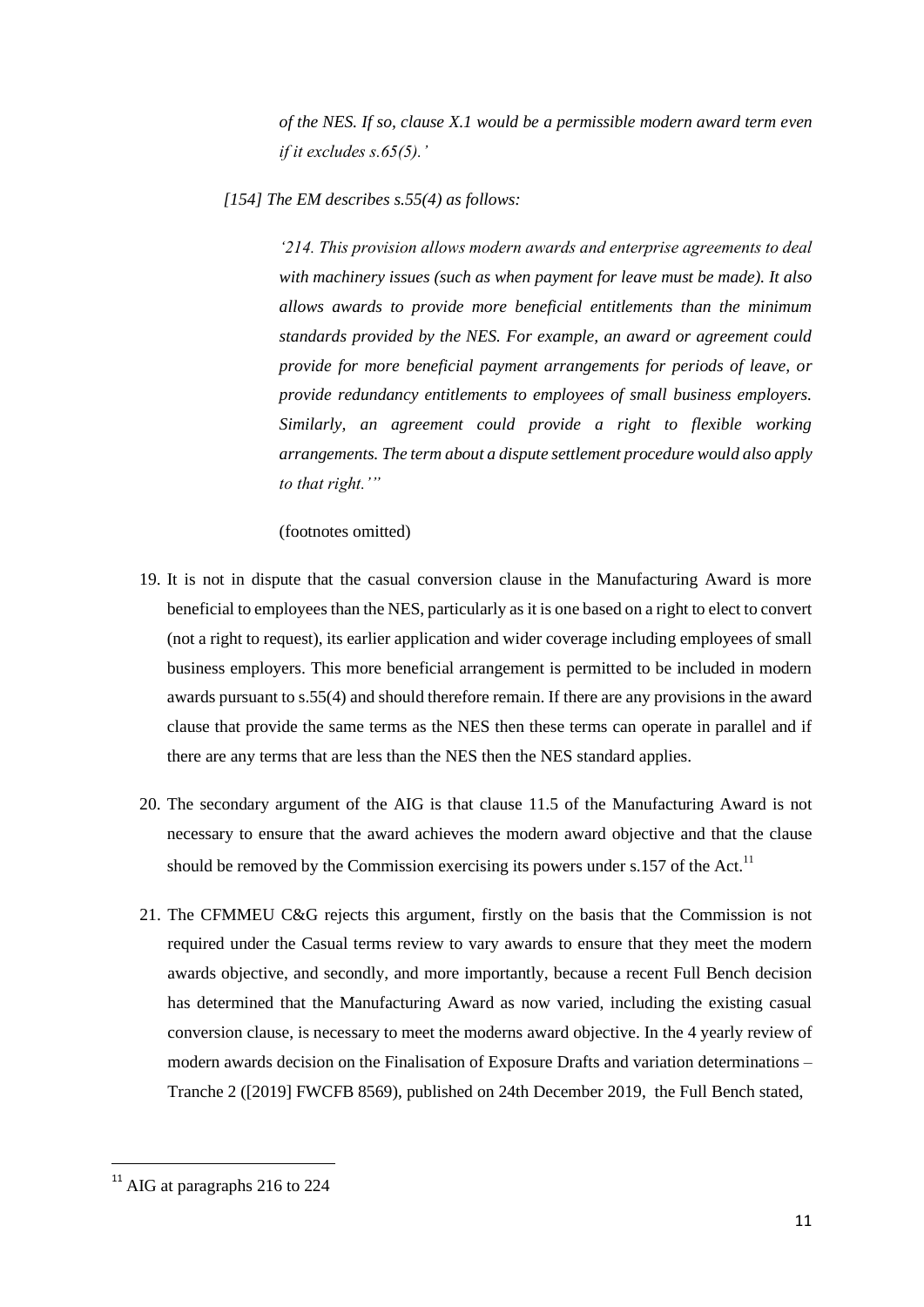*"[400] The variation determinations published on 14 October 2019 in respect of the 27 modern awards at [398] and [399] above will be amended to correct any of the errors identified in [25] above; to remove any contested overtime for casuals and casual conversion terms or Schedules (see [13] – [14] above); and to make the variations we have determined in Sections 5 and 6 of this decision (the amended variation determinations). We confirm our provisional view that the variation of the modern awards in [398] – [499], in accordance with the amended variation determinations is, in respect of each of the awards, necessary to achieve the modern awards objective.*"

- 22. In response to Q.25, the AIG does not disagree that the Manufacturing Award term is more beneficial than the residual right to request conversion under the NES in respect of employees who have been employed for less than 12 months, and that the Award term is detrimental in some respects in comparison to the NES for casual employees employed for 12 months or more. The AIG however does not agree that removing the Manufacturing Award term would reduce the present entitlements of casual employees employed for less than 12 months under the Award, because the Award term is of no effect by virtue of s.56 of the Act.<sup>12</sup>
- 23. The ACCI submit that The Manufacturing Award casual conversion clause is not an ancillary, incidental or supplementary term for the purposes of s.55(4) of the Act.
- 24. The employer responses to Q.25 mainly repeat the issues dealt with by the AIG in its preliminary position identified above. On this basis the CFMMEU C&G relies on its submission as set out in paragraphs 17-19 above.
- 25. In response to Q.26 the ABI say that the Manufacturing Award casual conversion clause is not consistent with the Act as amended and gives rise to uncertainty or difficulty.
- 26. The ACCI submit that there are a number of substantial differences between the casual conversion clause in the Manufacturing Award and the casual conversion NES, giving rise to different entitlements under different conditions. ACCI submits that the casual conversion clause is not consistent with the Act as amended and gives rise to uncertainty or difficulty relating to the interaction between the award and the Act as amended. This includes difficulty, uncertainty and confusion as to whether there is said to be two casual conversion regimes operating, or whether employers and employers (sic) are required to make an assessment as to

<sup>&</sup>lt;sup>12</sup> AIG, at paragraphs 225-227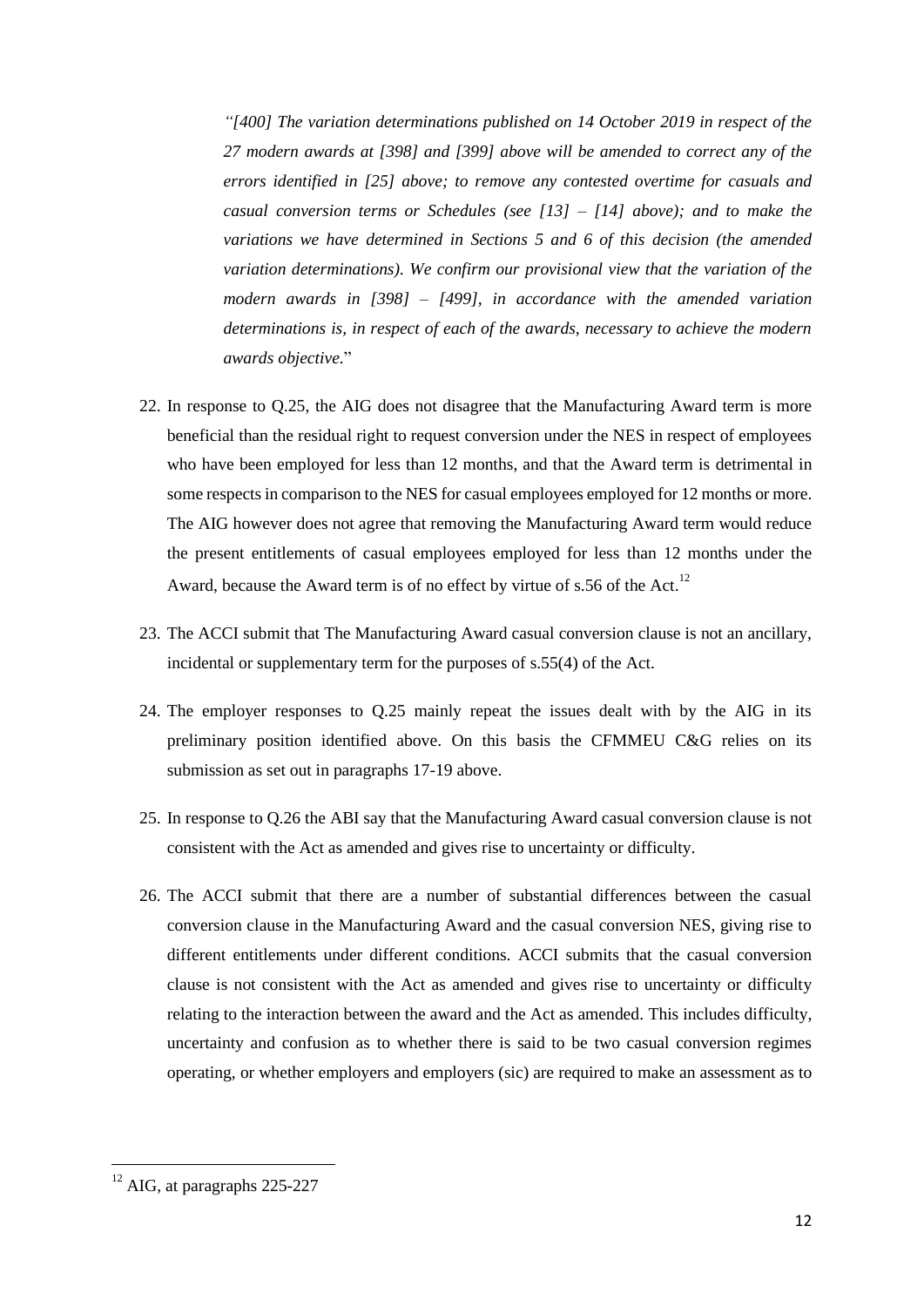whether or not the NES is said to override inconsistent aspects of the Manufacturing Award clause.

- 27. AIG submits that the casual conversion clause in the Manufacturing Award is not consistent with the Act. The AIG say that the award provision is fundamentally different in nature to that contained in the NES and for this reason, is not consistent with the scheme adopted by Parliament. The casual conversion provision also gives rises to uncertainties and difficulties in relation to its interaction with the NES. The AIG submits that having regard to the modern awards objective, the Commission should vary the awards by deleting the casual conversion provisions.
- 28. The CFMMEU C&G rejects the employer submissions and their blatant attempt to reduce existing award conditions. As already noted, s.55(6) of the Act permits award terms and NES provisions dealing with the same entitlement operating in parallel. Should the Commission find that there are any identifiable inconsistencies, or difficulties or uncertainties with a relevant term then the Commission should only vary the awards to address the particular inconsistency, difficulty or uncertainty, and not use it as an avenue to gut existing award provisions.
- 29. In response to Q.27 ABI submit that confining the Manufacturing Award clause to casual employees with less than 12 months of employment and redrafting it as a clause that just supplements the casual conversion NES would create uncertainty and inconsistency. ACCI make the same submission.
- 30. AIG submits that a provision of the proposed nature would not be consistent with the NES. It would have the effect of substantively changing the eligibility criteria that the NES sets for the application of the clause, which determines whether the NES casual conversion terms apply to a casual employee. An award term of that nature would substantively deviate from the Act. AIG further submits that such a provision is not necessary to ensure that the Manufacturing Award achieves the modern awards objective.<sup>13</sup>
- 31. The employer responses to Q.27 contain nothing of substance and completely ignores the relationship between awards and the NES as provided for under the Act. The CFMMEU repeats its submission that the more beneficial terms of the award clause can operate in parallel with the NES, with the NES applying as a minimum where necessary.
- 32. The final point to address is that The HIA notes that the *Building and Construction General On-site Award 2020* and the *Joinery and Building Trades Award 2020* contain the same casual

<sup>&</sup>lt;sup>13</sup> AIG, at paragraphs 233-234